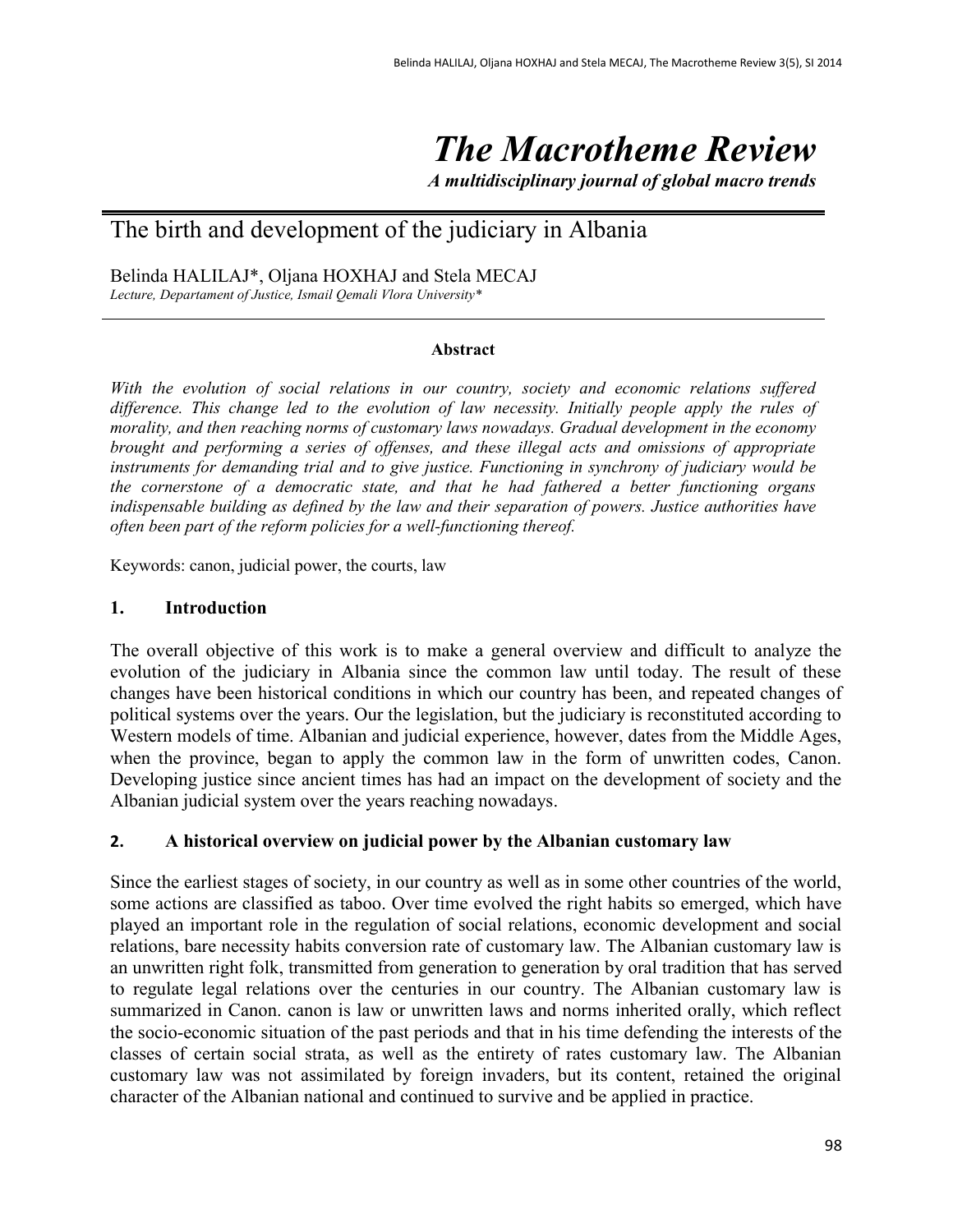Regarding the judiciary part, the Albanian customary law does not recognize a judgment of the court in the sense that we have today. As the court considered canon of honorees. The oldest ones were the heads of the tribes. Without their participation, any decision or action was invalid. Canon of honorees was composed of ordinary people, regardless of their social status, their origin or other differences. They become "the people's court" only by their ability they had to quickly understand the circumstances and the court to interpret them and therefore to set the rules of the Kanun. Regarding judicial instances Canon court knew only one instance.

#### **3. Organization of the judiciary with the announcement of the Albanian State**

Battles continued and sustained the Albanian people against Ottoman rule lasted for nearly five centuries. These wars were crowned with the declaration of Independence of Albania on November 28, 1912. On May 10, 1913, the Interim Government decided that to the adoption of new laws were put in force the laws and regulations of the Ottoman government. The government headed by Ismail Kamal adopt Canons of Seniors (Zhurisë), in the canon, and in some other government acts settled rules of organizing the judicial system. According Zhurisë canon, courts will be opened in each sub - Prefecture and will be responsible for civil matters, the offenses, the offenses and crimes tried in Zhuri. Canon of Zhurisë however, as the first act that regulates the construction and proceedings of our country has been implemented very limited (only once implemented, in a case of Elbasan) due to the Second Balkan War, the first war and then world.

On 04.10.1914 was approved Organic Statute of Albania, this statute was drafted by the ICC( International Comision of Control). Under Section 159 of the statute, judicial authorities are: Council of Elders, the magistrates, Courts of First Instance, Courts of Appeal. Council of elders consider minor issues associated with damage to buqësi, with a penalty from 10 to 100 francs. Court magistrates consider civil and criminal offense. Courts of first instance, were created in each Sanjak and most important Kazas and consider civil and criminal matters, were also instances of appeal to the magistrates court decisions. The appellate court will consider criminal and civil matters only in the second instance. All judges of the court of magistrates, the first instance and appellate appointed on the proposal of a special commission from the prince. A feature of the judicial system was predicted by the organic statute creating special courts for administrative disputes. These courts would review complaints of physical and legal persons against acts and omissions of administrative bodies. Statute of 1914, there was implemented throughout the territory because of the First World War. Lushnja National Congress held in January 1920 repealed the 1914 statute and set a new court system, which consisted of 18 Courts of Peace, 7 the court of first instance and a court located in the city dictating the Shkodra. According to this decree, the courts of Peace judged civil and criminal, in the first instance by a judge. Extended Statute approved Lushnja dated 08.12.1922, brought significant changes in the organization of the judicial system. Under this statute, organization and functioning of the judicial power exercised Courts of Peace, primary courts and court dictation. A. The government later Zogu after extended statute repealed in 1925 Lushnjes adopted the Statute of the Republic. In the decree dated 05.20.1925 "On the organization of the courts of justice", the organization explicitly provided judicial ways. In stipulates that judicial power is exercised by courts of first instance, courts of appeal and the court of dictation as their highest levels of the judicial system. Courts of first instance stood in the middle of each prefecture and judged by a judge in civil and criminal matters. Appellate courts, stood in the middle of each prefecture, and review decisions appealed to the courts of first instance.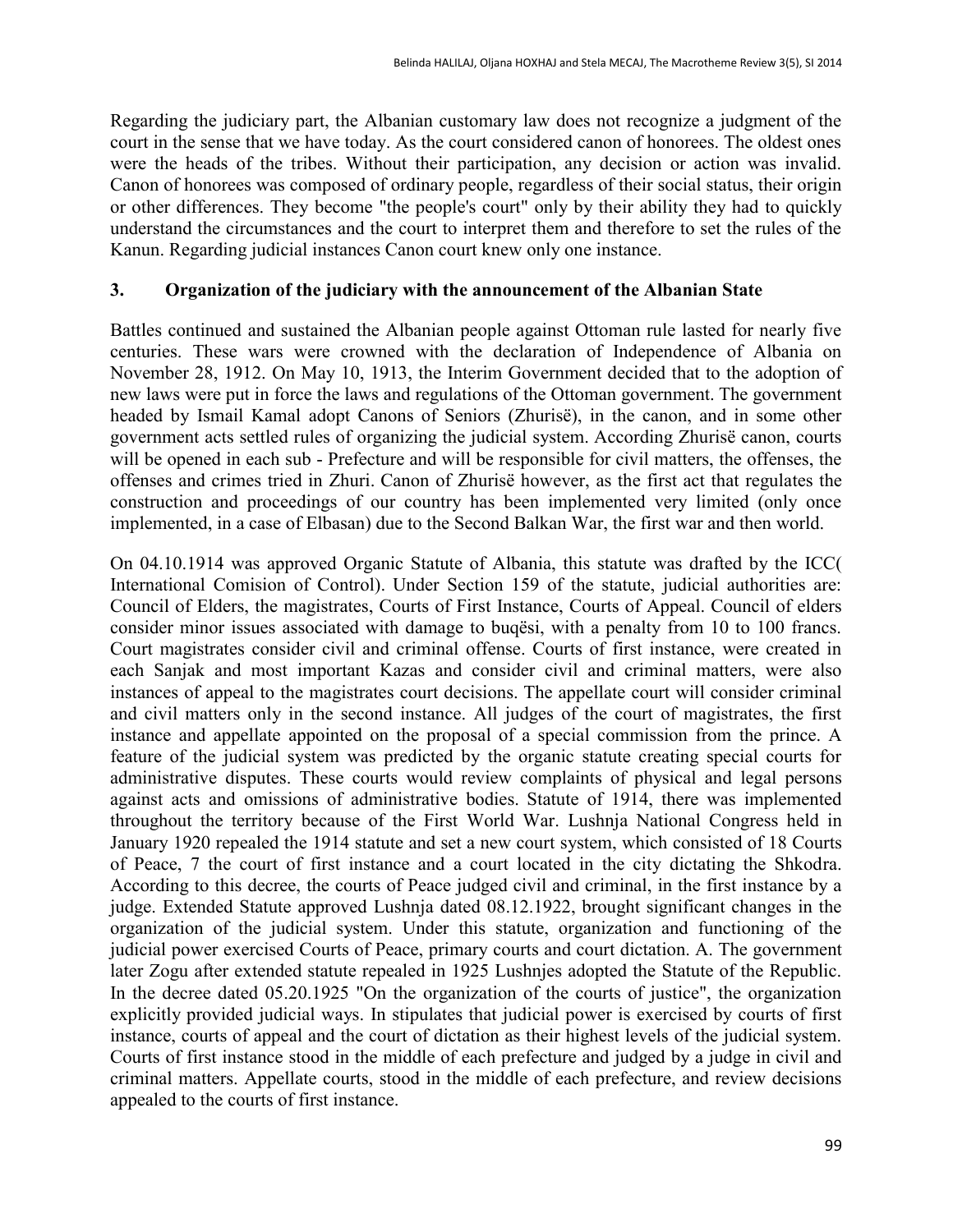Dictation Court was divided into two branches, civil and criminal judge only in the second instance.

After crossing the Albanian monarchy of the Kingdom Statute was adopted, which declared Albania "democratic kingdom, permanent and heritable." Approval of the Statute brought some changes to the judicial system.

#### **4. The organization of the judiciary in the period of Ahmet Zogu**

With the coming to power of A.Zogu was making changes in the judicial system. Initially he abolished the statute of Lushnjes and expanded 1923 law, for the organization and functioning of the judiciary. The government then A. Zogu taking French legislation, passed in 1925 Statute of the Republic. To regulate the functioning of the judicial system A.Zogu, 20/05/1925 approve the decree "On the organization of the courts of justice". In this decree stipulated that," the judicial power exercised by courts of first instance, courts of appeal and the court of dictation as their highest levels of the judicial system.

At the meeting of the Assembly dated 12.01.1928 passed the Basic Statute of the Kingdom of Albania. According to Art. 14. statute provided that the Judicial power is exercised by the courts and their decisions based on the law, given and implemented on behalf of the King. While the manner of the exercise of judicial power, the statute referred to a special law on the organization of justice dated 04.01.1929. The Act provided for the establishment in each sub-prefecture of the prefecture as lower link of the judicial system conciliatory courts, as the second link in the courts of first instance, which called primary courts. The law also stripped the courts of appeal and the court decided dictation, which had jurisdiction in the trial of the case on the merits. In no way can be formed extraordinary courts for political offenses but only when considered necessary, may form a special court by a special law and for a specific time. According damages relating to this law every person has the right to defend its rights in ways acceptable by him. In Art. 135 statute stipulated the establishment of the State Supreme Court.

# **5. The organization of the judicial power under the Constitution of 1946 to 1968**

The Constitution of the Republic of Albania approved on March 14, 1946 marks the beginning of a long process of change, which would continue for most of the communist regime.

The first step of this road has been nr.275 law of 13 August 1946 on judicial organization. In reconfirmed the principle of expediency than judges. The law also lifted restrictions on professional preparation. Changes in procedural law provided that initial investigations were not in the competence of judges. In fact, the law nr.274, dated the 09.08.1946, the figure of the Public Prosecutor, who by then was part of the Ministry of Justice with limited functions representation in court, with this law was defined as a body of the National Assembly with the mission to monitor implementation of the law from anyone who may have violated. So the prosecutor became an active part of the process by developing investigations, criminal charges formulated and making final appeals against decisions of the courts. Appeal for civil cases can take place within six months from the date of the decision, while for criminal cases within one year from the date of the decision, but these appeals had no effect were large and usually only a facade of practice. In 1950 the rule was changed, allowing it only these functions Attorney General or the President of the High Court of Justice. Reforms which were obtained in the following years have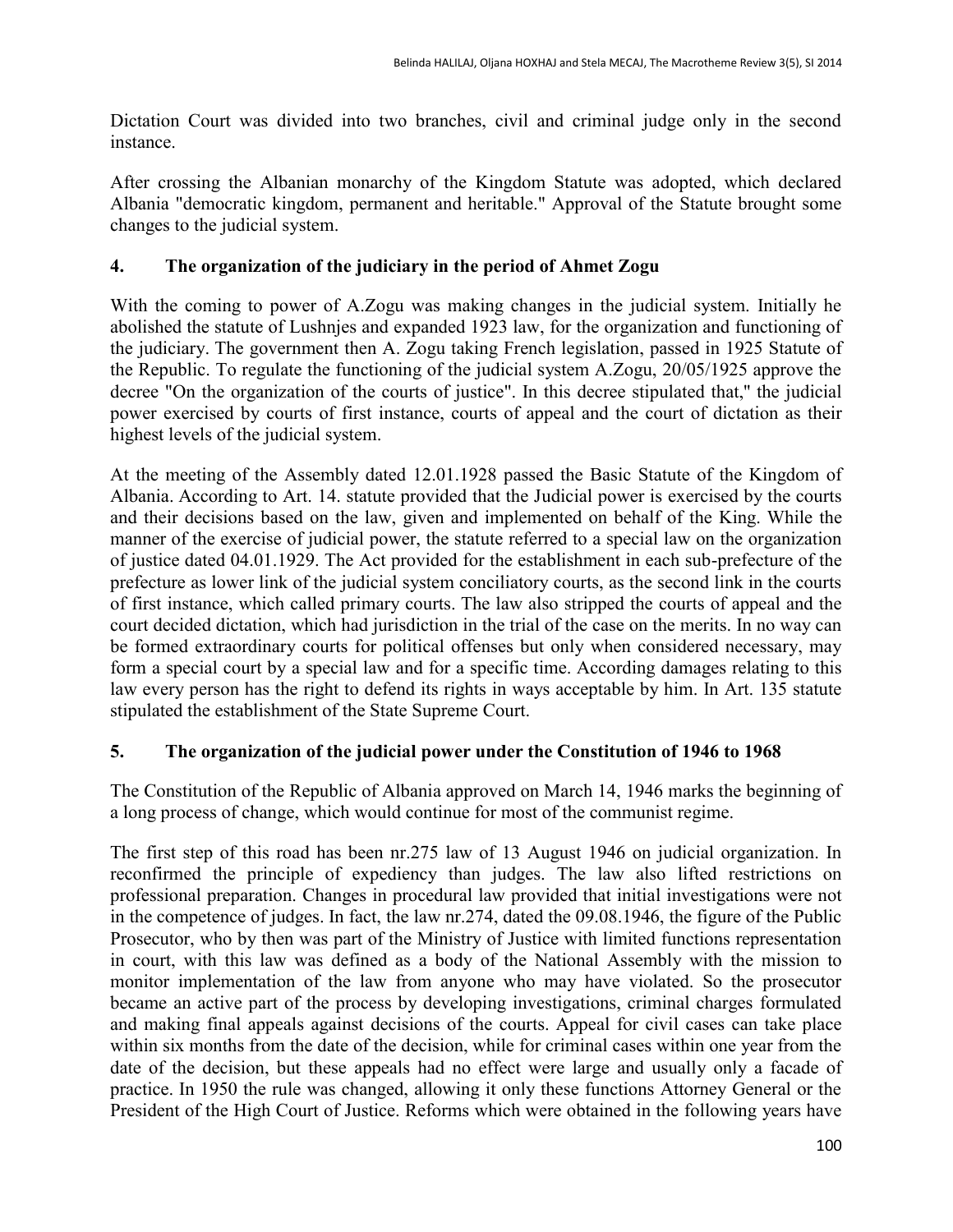been the most radical in the period after the passage of the law no. 1284 of 09.06.1951 which was finally completed with the ordinances nr.1778 03/12/1953, 03/03/1956 and nr.3365 nr.2226 of 0.1961 to 6.11.

Nr.4406 Law of 24.06.1968 on "Judicial Organization, Article 1 stipulates that the PRA, justice is guaranteed by the People's Courts. Determine in Section 5 are the links of the judiciary: the High Court of Justice, Courts districts, villages courts, city courts and courts of neighborhoods. definition "People's courts", all courts meant to make us understand their popular character. While in Section 2 is a list of some of the tasks and objectives of the legal system, how to resolve issues promptly and fairly, the struggle to ensure respect for moral and socialist legality.

# **6. Judicial power in transition**

As a result of the changes that were happening on our country again legitimated the Ministry of Justice, which was disbanded exist since 1966, but we would stress here the role of the lawyer which the role of the Bar had ceased to exist since vitit1967 and nr.7827 law, dated 31.05. 1994 "on the Bar in Republic of Albania", declares advocacy as free and private profession. With nr.7574 law of 24.06.1992 "On the organization of justice and some changes in the codes of civil and criminal procedure", in which he makes a number of changes and judicial power undergoes a new reorganization. The law does not allow the creation of exceptional courts. Law on constitutional provisions and the law nr.7574 1992 included the creation of the High Council of Justice (HCJ). We passed Law No. 1997. 8275, dated 18.12.1997 "On the Organization of Justice in the Republic of Albania". In this law stipulates that the Court of Cassation is the highest judicial authority in our country which is tasked to perform judicial control and fair enforcement of laws.

# **7. The judicial system with the Constitution of 1998 until today**

In Article 135 of the Constitution of the Republic of Albania stipulates that:

1. The judicial power exercised by the Supreme Court and appellate courts and courts of first instance, which are established by law.

2. Parliament may by law establish courts for specific areas, but in no event extraordinary court.

Pursuant to Article 13 as amended, the Criminal Procedure Code in the first instance judgment made by the courts of first instance, courts of serious crimes and the Supreme Court when it exercises original jurisdiction.

Courts of First Instance judge with a judge or panel composed of three judges.

Also juvenile judgment made by relevant sections generated in the district courts determi Courts adjudicate serious crimes with a panel composed of five judges.

High Court judge at first instance on the basis of initial jurisdiction recognizes that Article 141 of the Constitution. With original jurisdiction should be understood in the first instance judgment or judgment on the merits, as a rule, made by the courts of first instance. It has original jurisdiction when adjudicating criminal charges against the President, the Chairman and members of the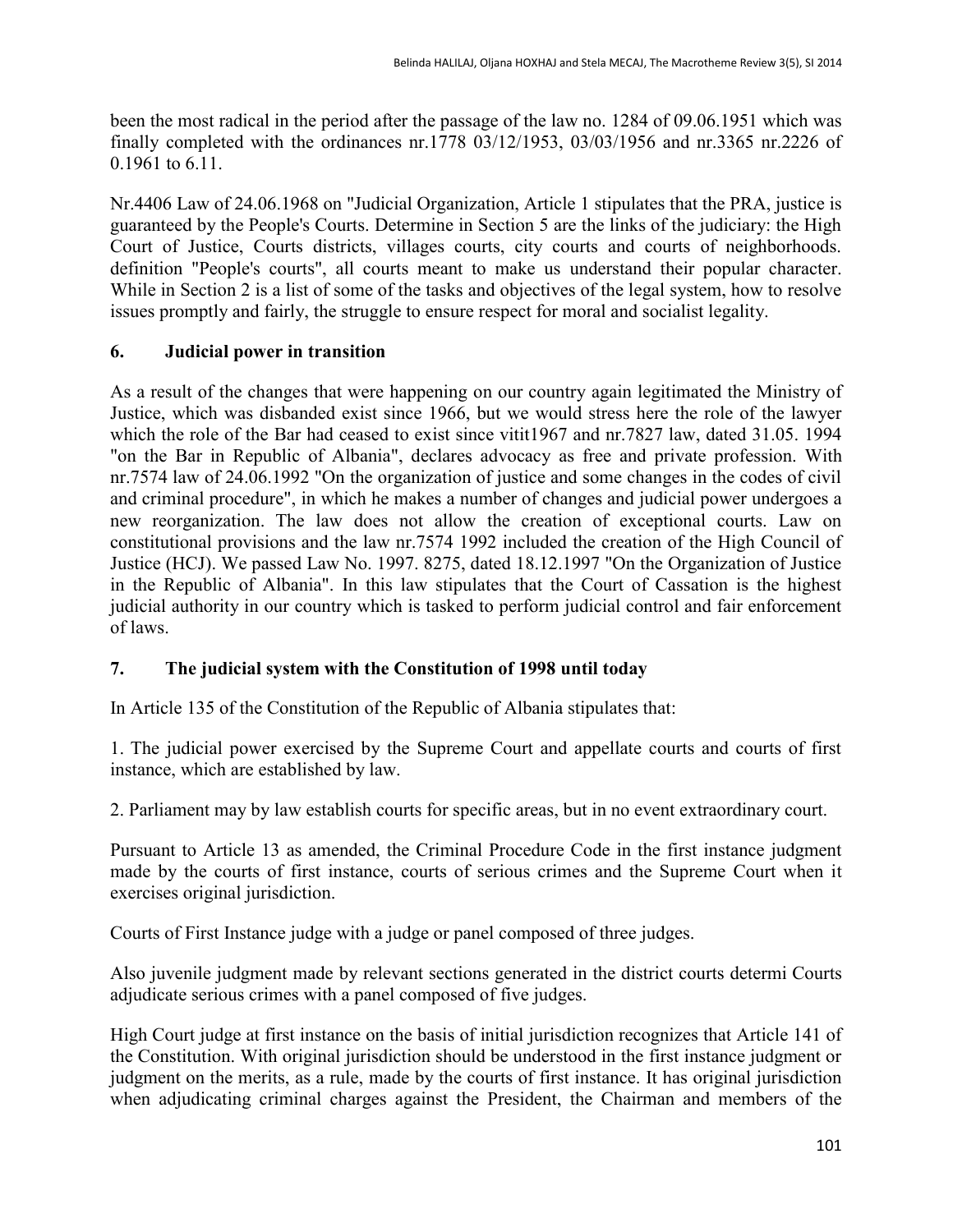Council of Ministers, MPs, judges of the Supreme Court and judges of the Constitutional Court.ned by decree of the President of the Republic nr.5351, dated 11/06/2007.

The trial in the second degree is made by the courts of appeals.

Appellate courts review matters adjudicated by the courts of first instance. They see the panel of three judges and their decisions are final.

Appellate courts for serious crimes examines the second degree, with a panel consisting of five judges, issues by courts for serious crimes.

High Court judge in colleges with a panel composed of five judges and its bashkuara.Vendimet colleges are final. The number of judges of the High Court of Justice has gone from 9 to 17 and its members can be elected from among the judges with not less than 10 years of activity or lawyers with at least 15 years of activity and great merits professional. It is divided into two colleges, Criminal and Civil. The court may also decide to colleges in joint session cases of appeals against decisions of the HCJ, the requirements for the unification of judicial practice and other cases provided by law. Court decisions must be justified within 30 days of completion of the process and be published in the Official Journal.

According to Article 135/2 Assembly may establish special court for fields but never extraordinary court. Among Art.138-146, we find a number of provisions for all courts of first instance and of appeal: the remaining time in office of judges can not be limited and their wages and benefits can not be reduced, courts propose and manage their own budget, judges are independent and respect the Constitution and the law, all judgments given on behalf of the Republic. Judicial decisions are announced publicly at every opportunity.

# **8. The Common Strategy of Justice**

After a long and difficult transition, Albania, the European Community potential candidate must deepen reforms in the justice sector. Considering judicial reform and essential priority, the Council of Ministers (CoM) on 20.07.2011, approved the decision nr.519 "On approval of the Justice crosscutting policies and its Plan of Action".

The Common Strategy of Justice: This paper presents a strategy covering all sectors of the judicial system, which aims to improve the system, greater access to justice, increase public confidence in the sector and the acceleration of European integration. This strategy is based on existing policies for membership in the European Union and presented in a number of key documents such as the "National Strategy for Development and Integration 2007-2013", "National Plan for the implementation of the Stabilisation and Association Agreement" and "European Commission Opinion on Albania's application for EU candidate status."

Currently Albania's judicial system is composed of a number of institutions and bodies:

- Courts

- The High Council of Justice (HCJ)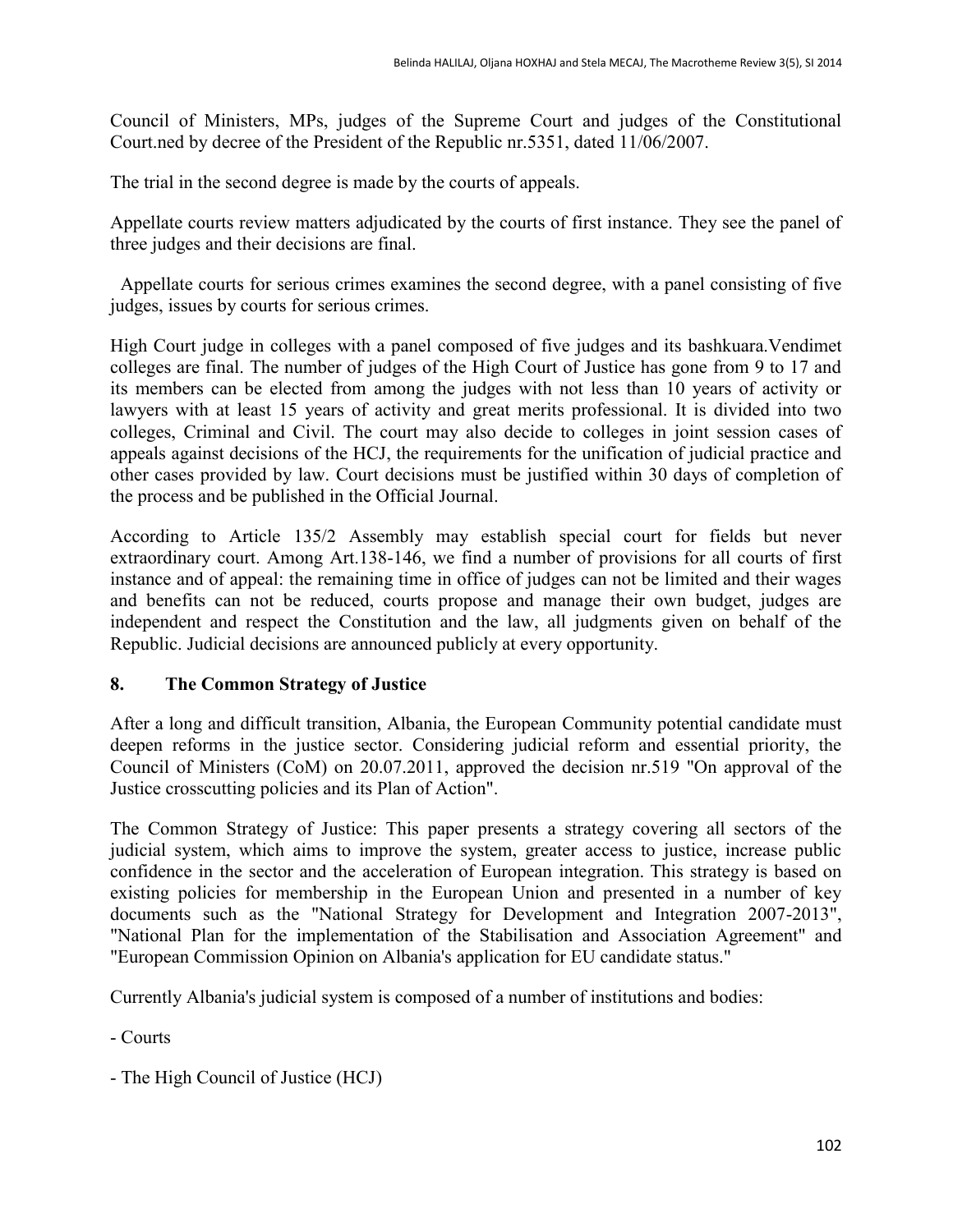- Office of Judicial Budget Aministrimin (OAJB)
- National Judicial Conference
- School of Magistrates
- Attorney and Judicial Police
- Ministry of Justice
- Directorate General of Prisons
- The official publication of the Center (OPC)
- State Bar
- Institute of Forensic Medicine
- Freelancers

Intersectoral strategy underlying principles are: judicial independence, impartiality, responsibility to the Constitution and the law, access to justice, transparency and quality of service. Entry into force of the Stabilisation and Association Agreement has made this strategy have a European approach. This is accompanied by the need for increased education in the judicial system operators in connection with European legislation and practice of the European Court of Justice.

In this process the current challenges of the justice system are: the proper functioning of the judicial system, not only in access commaunitaire acquis, but above all on effective respect for the law court process faster and more efficient, to protect the rights human, especially for the most vulnerable categories; international cooperation as the basic premise for integration processes.

# **9. Albania on the road towards EU**

It should be emphasized that the Constitution of 1998, in Bangladesh, was one of the first constitutions in Europe that established provisions valid for the integration process. Albania is committed to the implementation of the breadth and depth of reforms in the justice system, suggested and supported by international partners, in collaboration with other institutions involved in constitutional reform and performance issues of the justice system and in accordance with commitments and obligations arising from the implementation of the Stabilisation and Association Agreement. Judicial reforms aimed at restoring public trust in the judicial system and the honesty, integrity, professionalism and impartiality of the judicial decision.

Justice system reform includes institutional reorganization, reform mentalities underlying system and simultaneously attempts sufficient financial and human resources for its functioning.